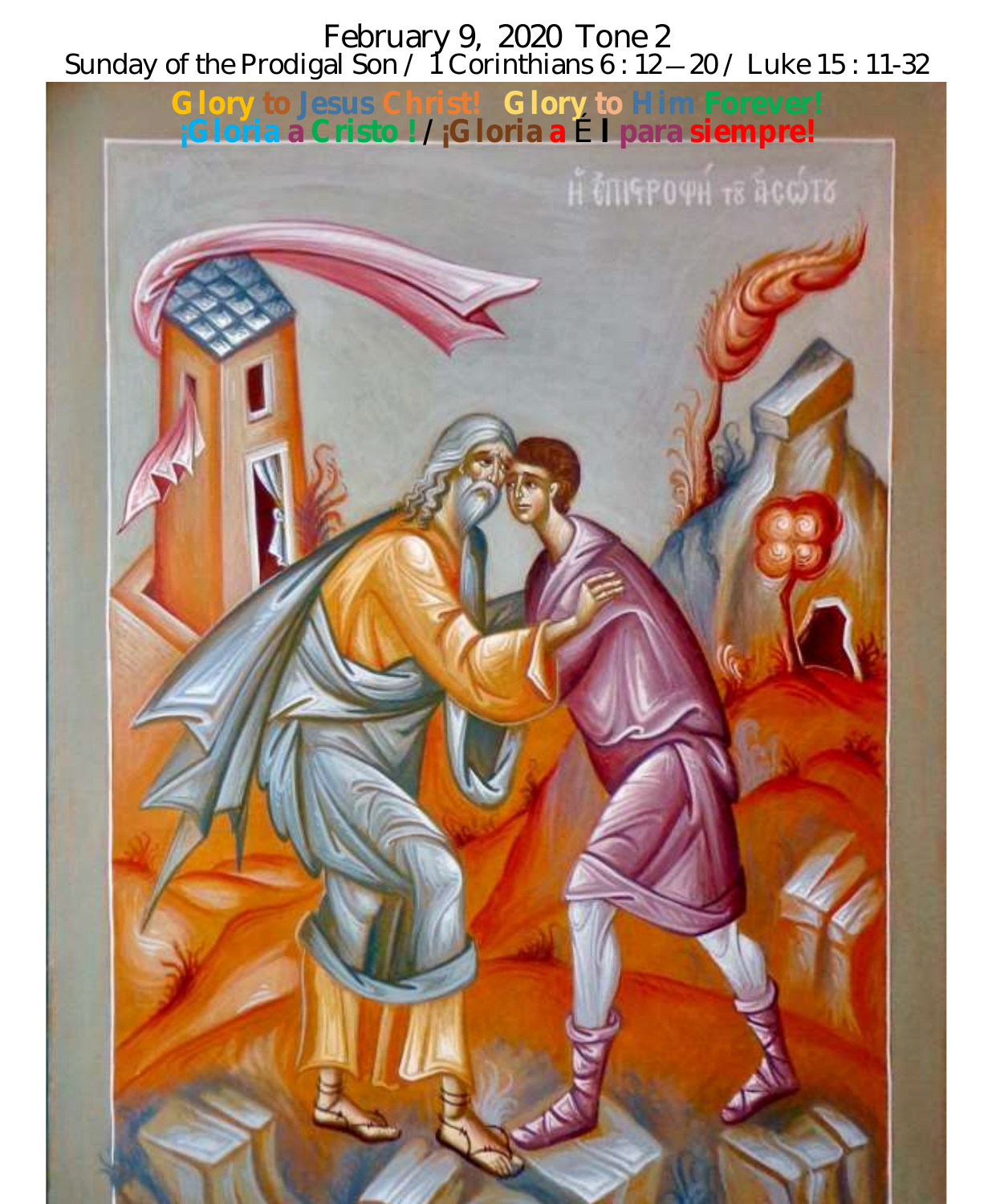

**Holy Protection of Mary Byzantine Catholic Eparchy of Phoenix Bishop: His Grace John Pazak C.Ss.R**

**Our Lady of Perpetual Help Byzantine Catholic Church 1837 Alvarado Dr. NE, Albuquerque, NM 87110 Parish office: (505) 256-1539**



**Father Artur Bubnevych, Pastor Rectory (505) 268-2877 abbaolph@gmail.com** 

**Father Christopher Zugger pastor emeritus (505) 256-1787 Frchris.zugger@gmail.com www.frchriszugger.com** 

**Father Tyler Strand in residence (516) 661-0883 tylerastrand@yahoo.co.uk**

#### **OFFICE HOURS:**

Monday—Friday 10:00 am—4:00 pm Thursday OFF

**THEOSIS:** 2nd & 4th Thursday Pot Luck Dinner 6:00 pm Bible Study 6:45 pm

**Eastern Christian Formation Program**: All grades meet every Sunday after Liturgy for 45 minutes (September through May)

#### **Advisory Board**

Fr. Chris Zugger, Dan Riley, Rafael Plut, Jeff Brewer, Michael Grega, Alicia Wells

#### **Finance Council**  Matthew Blain, Maria Alden

#### **Confession (Mystery of Reconciliation**):

9:15—10:00 am on Sundays, before or after weekday Liturgies, or by appointment with Father **Mysteries of Baptism/Chrismation/Eucharist**:

Must be arranged three months in advance. (Pre-Jordan requirement) **Mystery of Crowning:** 

Must be arranged six months in advance (Pre-Cana requirement)

**Sick and Shut-Ins:** It is the family's responsibility to notify the parish office when a parishioner is in the hospital or confined to home because of sickness or old age. Father will bring the confined person the Holy Mysteries on a regular basis. It is recommended that one receive the Anointing of the Sick before any major surgery. Please don't let the priest be last to know that someone is ill!

### **OLPH Prayer Warriors**

Sunday 9:30 am in the conference room. Send your prayer requests to Patricia at pocb@unm.edu

Feb. 16 Body as Temple Feb. 23 Desert Wilderness March 1, Apple(s)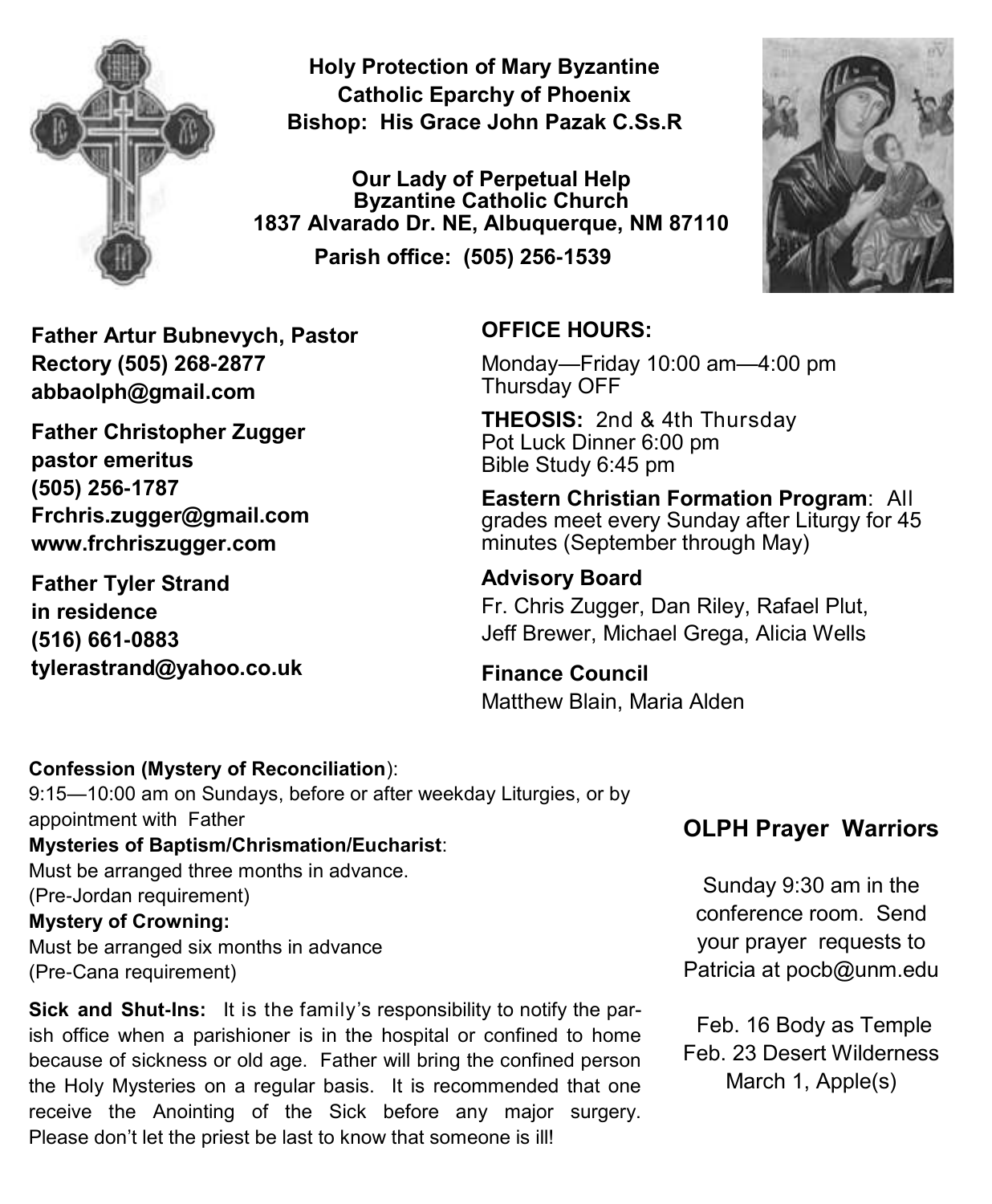Welcome to our Church! If you are looking for a spiritual home, contact Father Artur/ Fr Chris or the office staff for more information. God bless you!

| <b>Today</b>                          | 8:30 am Rosary<br>9:00 am Matins & Confessions<br>10:00 am Divine Liturgy for Parish Family, Benefactors and Friends                                                                      |  |
|---------------------------------------|-------------------------------------------------------------------------------------------------------------------------------------------------------------------------------------------|--|
| <b>ECF Classes</b>                    | <b>Blessing of Candles</b><br>Fr. Chris: +Joe Donlin, George Saade, John Schuler, Demetrius Yackanich<br>by Knights of Columbus                                                           |  |
| February 10<br>Monday                 | Charalampus Martyr / 1 John 2:18-3:10; Mark 11:1-11                                                                                                                                       |  |
|                                       | 9:00 am God's Blessing on Holly Watson by Jileks<br>6:00 pm Pysanky Workshop in the Hall                                                                                                  |  |
| February 11<br>Tuesday                | Blasé Bishop-Martyr / 1 John 3:10-20; Mark 14:10-42                                                                                                                                       |  |
|                                       | 9:00 am +Robert Grimm by Mia Salazar & Family<br>6:30 pm CAFE meeting at UNM / Dating Project                                                                                             |  |
| <b>February 12</b><br>Wednesday       | Meletius Archbishop / 1 John 3:21-4:6; Mark 14:43-15:1                                                                                                                                    |  |
|                                       | 10-11:30 am in the Hall The Bible & the Virgin Mary video series<br>5:30 pm OLPH Devotions<br>6:00 pm Health and salvation of Kate Patrick by Svenssons<br>Fr. Chris: +Fr. Francis Vivona |  |
| February 13<br><b>Thursday</b>        | Martinian Venerable / 1 John 4:20-5:21; Mark 15:1-15                                                                                                                                      |  |
|                                       | 6:00 pm Pot-luck dinner<br>6:45 pm THEOSIS Bible Study                                                                                                                                    |  |
| <b>February 14</b><br><b>Friday</b>   | Death of Cyril Apostle to the Slave / Hebrews 7:26-8:2; John 10:9-16                                                                                                                      |  |
|                                       | 9:00 am Prayer and witness in front of Abortion Clinic on San Mateo<br>6:00 pm +Msgr. Francis Xavier Eggert by Mary Alice Cooper<br>Fr. Chris: Intention of Donor                         |  |
| <b>February 15</b><br><b>Saturday</b> | 1st All Souls Saturday / 1 Corinthians 10:23-28; Luke 21:8-9.25-27.33-36                                                                                                                  |  |
|                                       | 9:00 am 1st All Souls Liturgy followed by Panachida                                                                                                                                       |  |
| February 16<br><b>Sunday</b>          | Sunday of Meat Fare / 1 Corinthians 8:8-92; Matthew 25:31-46                                                                                                                              |  |
| <b>ECF Classes</b>                    | 4:00 pm Great Vespers<br>5:00 pm +Donald Riley by Rileys                                                                                                                                  |  |
|                                       | 8:30 am Rosary<br>9:00 am Matins & Confessions<br>10:00 am Divine Liturgy for Parish Family, Benefactors and Friends<br>Fr. Chris: Intention of Perez-Santiago Family                     |  |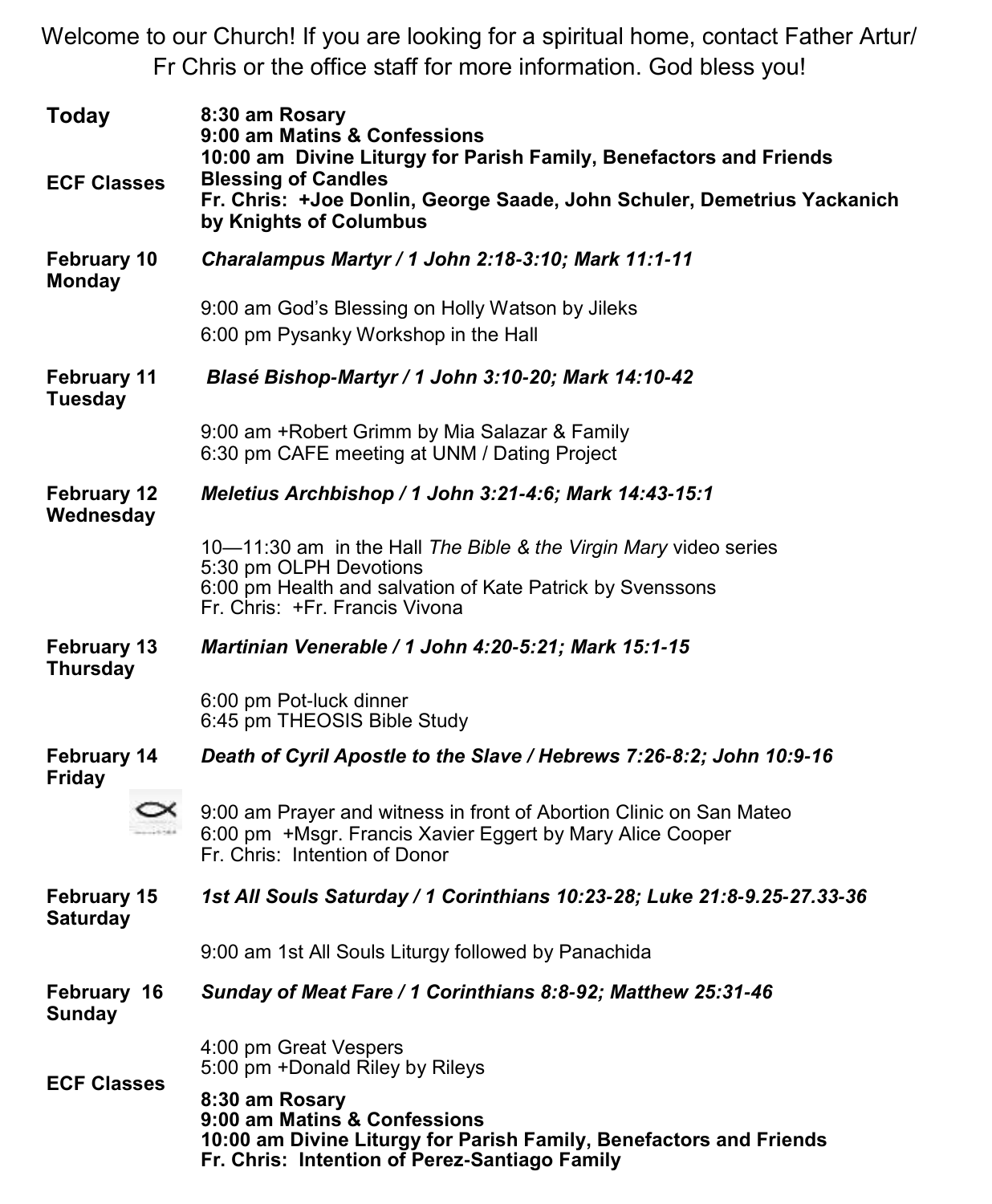#### **Remember Those Who Request Our Prayers:**

Physician and Help of Those in sickness, Redeemer and Savior of the infirm; O Master and Lord of all, grant healing to your servants. Be clement, show mercy to those who have sinned much, and deliver them, O Christ, from their Iniquities, that they may glorify Your might divine.

Sharif Rabadi Jenny Ford Priscilla Hughes Steve Jakymiw Marilyn Fore Sven & Barbara Svensson Laurie Bienz Brent Dodson-Sands Fr. Stephen **Casmus** 

Fr. Julian Gnall Abraham Haddad Phillip Fall Olga Bodnar Marianne Gerace Paula Amrein Lori Medina Michael Baron Dorothy Curl

Paola Terlaza Ruth Sousa Linda Granci Kris Nelson Vicki Frank **Christopher** Barlow Tracy McTernan Scott Fafrak Jordan Smith

Prayers in honor of and to the Blessed Virgin are a powerful weapon against sin, and for healing. If you recite the Rosary at home, please offer these intentions, and join us on Sunday at 8:30 am. Those who recite the Akathist to the Mother of God or the Rosary receive a partial indulgence when they do so in private, plenary indulgence when they do so as a group.

#### **Intentions of the Rosary**

1st Decade: Help for persecuted Catholics, especially in communist and Islamic states

2nd Decade: Spiritual and physical growth of our parish and the Byzantine Catholic Church

3rd Decade: Increase in vocations to priesthood, diaconate, and consecrated life to serve the Byzantine Catholic Church

4th Decade: Repose of the souls who have no one praying for them

5th Decade: Healing of the sick in body, mind and soul

# HAVE CHOSEN YOU. **TOHN IS:16**

Vocation Icon Today: Blain Family Next Sunday: Riley Family



#### **Holy Father's Intentions for February Listen to the Migrants' Cries**

We pray that the cries of our migrant brothers and sisters, victims of criminal trafficking, may be heard and considered.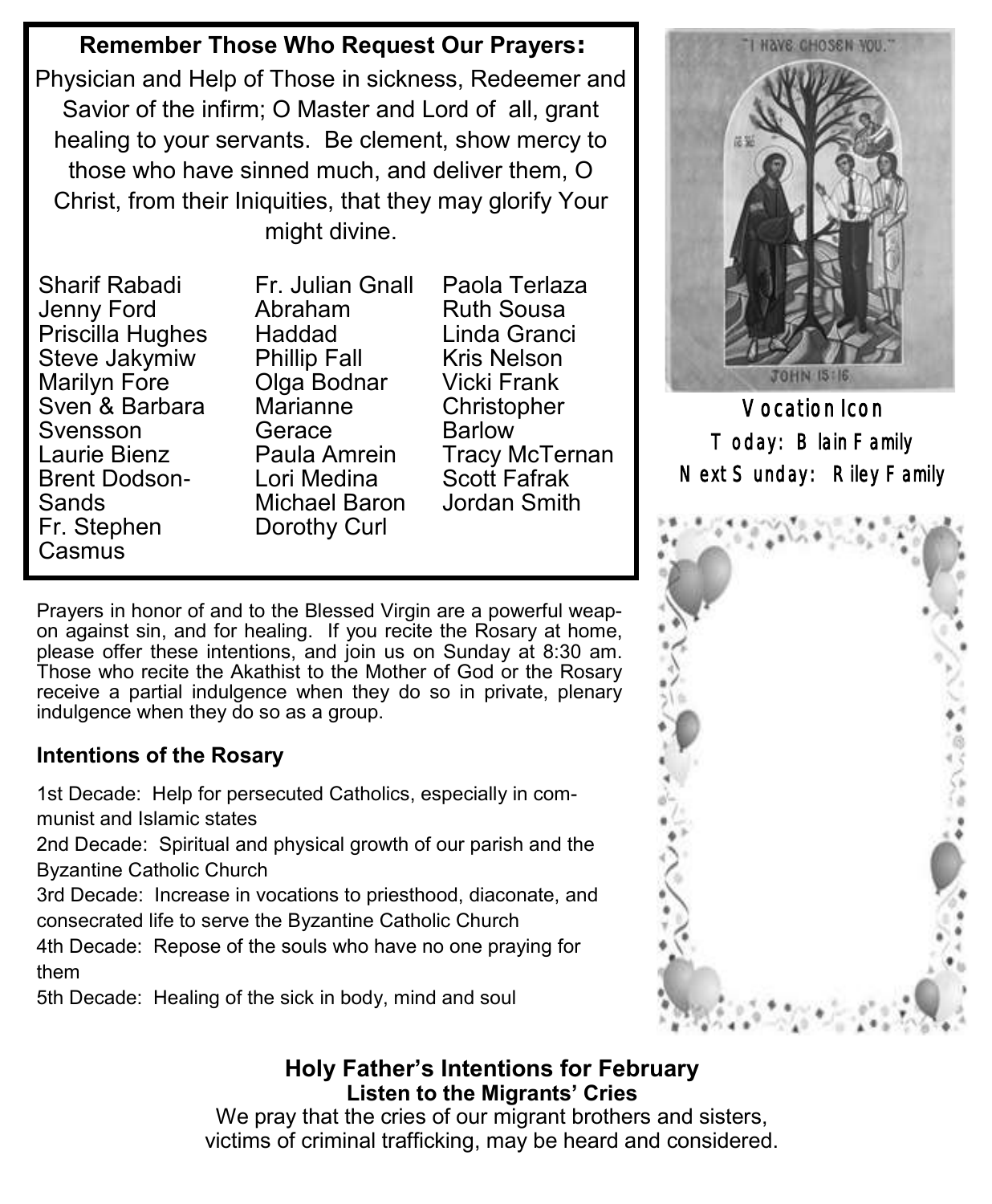## May the Lord Bless your kindness and generosity to His House!

#### **February 16, 2020**

| Cantor                 | Evie Jilek                                                                                              |
|------------------------|---------------------------------------------------------------------------------------------------------|
| Reader                 | Sven Svensson                                                                                           |
| Trojca                 | Lucy Wells                                                                                              |
| Greeter                | Fva Schuler<br>Miles Gloetzner                                                                          |
| Usher                  | Dan Riley<br>Jeff Brewer                                                                                |
| Counter                | Michael Wells<br>Miles Gloetzner                                                                        |
| Host                   | Garcia Family                                                                                           |
| <b>Church Cleaners</b> | Tom Plut<br>Michael Paul<br>Mary Blain                                                                  |
| Altar Servers:         | Michael Grega<br>Daniel Fogg<br>Jerry Jilek<br>Elijah Jilek<br>Cyrus Dodson-Sands<br>Caden Dodson-Sands |

**Dear Parish Family**: Due to a lack of participation by adults and parents to maintain a reliable schedule of **supervision for the patio/courtyard**, the Advisory Board hereby issues a formal rescission of the prior patio/courtyard policy. Parents are and always have been responsible for supervising their own children or arranging for supervision while on the patio/courtyard or parish property. The Advisory Board takes this opportunity to remind parents that your decision to allow your children to play on the patio/courtyard or anywhere on parish property with or without your direct supervision is taken at your own risk and based on your own judgement. Finally, this is your parish and we hope to maintain it for future generations, therefore, we encourage all parishioners to teach their children to be respectful of the parish buildings and landscape. Thank you for your cooperation!

**All Women** - mark your calendars and plan to attend our annual Ladies Brunch and Lenten Video Retreat to take place on Saturday, March 7th from 11 am - 1:30 pm at the Loescher's. Contact Cindy for more information.

**Pysanky Workshops:** OLPH will host a series of instructional workshops for those interested in learning how to make pysanky (decorated Easter eggs). The workshops will be held twice a month from January-March and are open to all (children do need a supervising adult). Supplies are needed for all participants, so please RSVP with Andrea Riley: 505-220-9137 or [andrea.riley@gmail.com.](mailto:andrea.riley@gmail.com) Monday evening workshops will be held on 2/10, & 3/9 at 6pm. Saturday morning workshops will be on 2/29, & 3/28 at 9am

## **Barbara's Hall Report**

Thanks to Mary Blain for making her world famous Frito Pie. Thanks Mary. Everyone always looks forward to it when they see your name on the host schedule. It was delicious, as usual!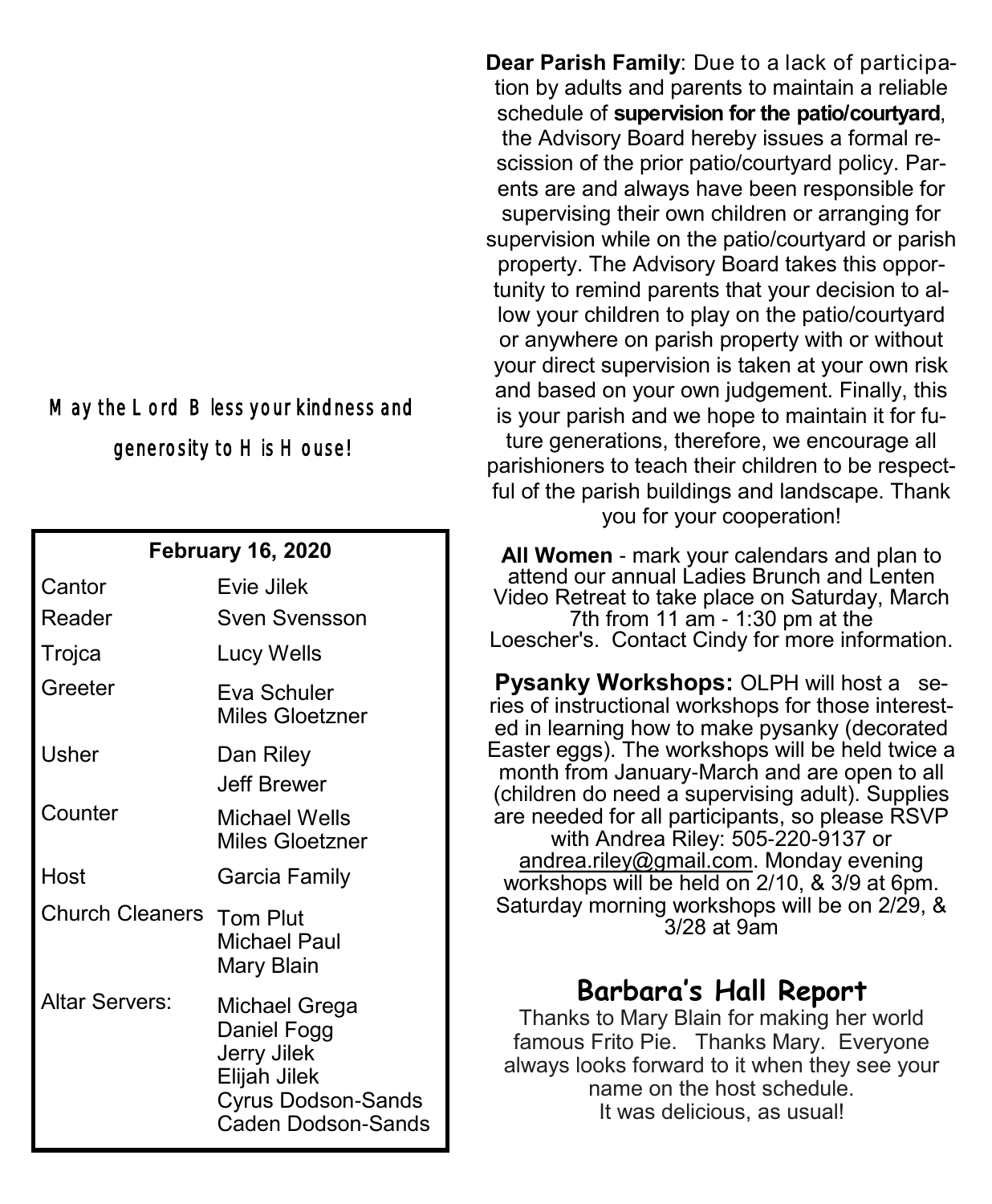| <b>Monday</b><br>Feb 17     | 6:00 pm Advisory Board meeting                                                                       |  |
|-----------------------------|------------------------------------------------------------------------------------------------------|--|
| <b>Monday</b><br>Feb 24     | <b>Start of the Great Fast</b><br>6:00 pm Presanctified Liturgy with Anointing                       |  |
| Sunday<br>March 1           | <b>Sunday of Orthodoxy</b><br>10:00 am Divine Liturgy / Procession with<br>Icons / Blessing of Icons |  |
| <b>Thursday</b><br>March 12 | Nutroll baking                                                                                       |  |
| <b>Saturday</b><br>March 21 | Holubki making                                                                                       |  |
| Wednesday<br>March 25       | <b>Annunciation of the Theotokos/Solemn</b><br>6:00 pm Vigil Liturgy of St John Chrysostom           |  |
| <b>Thursday</b><br>March 26 | 7:00 pm Great Canon of St. Andrew                                                                    |  |
| <b>Saturday</b><br>May 2    | 10:00 am-4:00 pm Annual Byzantine<br>Bazaar                                                          |  |

**Cantor Corner Propers for 2/16/20 - Meatfare Sunday Tone 3**

**Troparion (Tone 3) -** DL 35.  $Glory...$ **Kontakion(Meatfare) -** DL 217 *Now & Ever ...* **Theotokoion-** DL 406 **Prokeimenon & Alleluia -** DL 217 & 218 **Our Father**- DL 68 **Communion Hymn -** DL 78 & 213 [A]

## **Movie nights on Fridays of Great Fast!**

Every Friday during the Great Fast we will be having a meatless potluck AND projector movie night in the hall after Presanctified Liturgy. If you're building up Lenten muscles like me, adding Fridays will be a great practice that will strengthen you and our parish. Below is our tentative movie list for the 6 Fridays of Lent, all of which are family friendly except for 2 nights when 2 movies will be playing. Contact Miles if you have questions.

1) Clare and Francis (3 hours 18 minutes—first half)

2) Clare and Francis (next half)

3) What is Man for a Woman and Woman for a Man (13ish+) & The Messengers: The Birth of the Early Church (The Witness Trilogy for children)

4) Mother Teresa Life

5) Mother Teresa Legacy

6) The Island (13ish+) & War of the Vendee (children)

# **OLPH Bazaar ~ Save the dates!!!**

Our annual OLPH Bazaar will be **May 2, 2020!**

Calling all who are interested to participate in making Holubki (Stuffed Cabbage rolls) on Saturday, March 21.

And come learn the art of Nutroll Baking **Thursday, March 12th**. Please contact Rafael or Alicia for more details.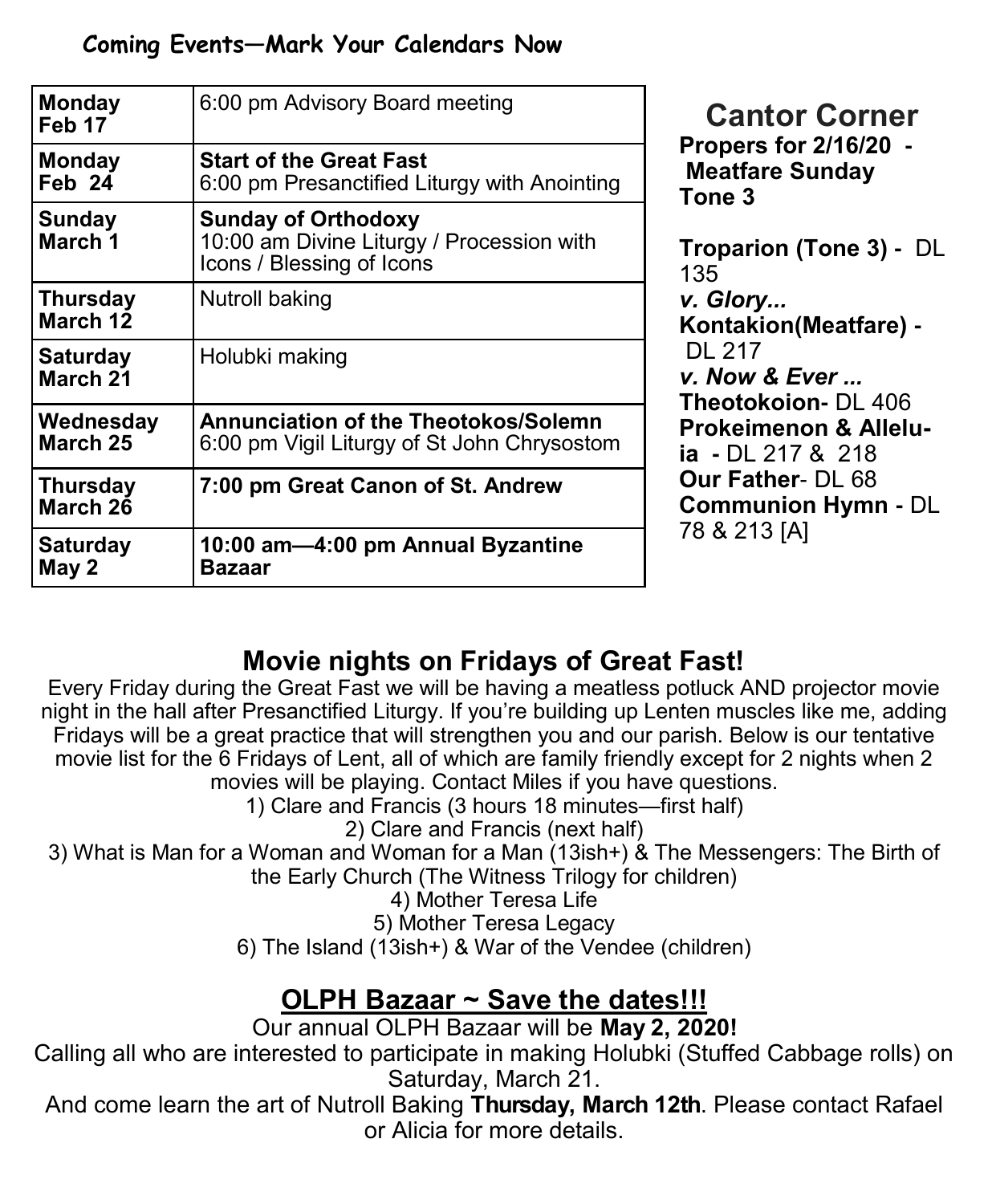#### **SUNDAY OF THE PRODIGAL SON**

The **first hidden message lies in the staging of the two protagonists: the repentant son, and the allloving father.** The **second message** is that of what the son is wearing: he is shown in plain brown clothing, **colors of emptiness, of the desert wastes**. Next, notice that **he inclines his head forward**, as is proper for the lesser to greet the greater.

The father's image is especially fascinating. First, he is shown in action: his robes are **literally flying behind him because he has rushed to greet** this son who wasted everything but has returned. Second, the father is shown as a venerable man, white-haired and bearded. This emphasizes the pain he suffered in waiting, and in having been rejected by the young man: **how could a young man have so insulted an elderly father like that?** See how the two faces blend together, in absolute tenderness. The full positioning of the faces tells us that the sinful son has been redeemed.

But **the real message** is in my last observation: **the iconographer depicted the father wearing the divine colors of red and blue**. He stands for God the Father, the Source of all life, the One Who Is for all time, with the white hair and beard of the Ancient of Days seen by St Daniel the Prophet in his vision. The iconographer does not want us to have any misconceptions at all **– the sinner who can bring nothing to this scene except his besmirched soul and his sorrow, is being acknowledged, embraced, and forgiven, by a God Who rushes** to love us. **A God Who** *rushes* to us when we make that first repentant step toward Him again. **What other faith offers anything like this?**

*What is in the Parable:* 

**The "prodigal son" does not mean the repentant son. "Prodigal" is a medieval word for someone who spends recklessly, without necessity, or is lavish in all purchases.** Thus, the prodigal son has gone through his entire inheritance, has no money left, and has ended up caring for pigs which are impure to all Jews. In his decision to return home, he will lose "face" among everyone for having wasted the money, and putting himself as the **least servant would be the most appropriate position for him**. The least servant was responsible for garbage and for cleaning the feet of visitors after they walked through filthy streets.

**It is the amazing decision of the father which reverses all of his plans.** First, the father has been **watching for him**, a sign of his feeling of loss. Second, the **father runs to him**, in an extravagant gesture of love, and embarrassing himself among the people for doing so, especially to a sinful son! Finally, **the father redeems this wastrel son** with **three gestures:**

First, the **fine robe** - the son is restored to the family.

Second, **the ring** – the son is restored to his role as son and heir even though he has squandered his share. Third, **the sandals** – the son had resigned himself to cleaning filthy feet, but now he is given footgear which only the rich could afford to wear daily.

In the father's compassion, **the son is not only redeemed, he is embraced** with **extravagant lov**e, as the killing of the fatted calf and banquet show. He is welcomed back far beyond his expectations as a sinner – and the same extravagant love awaits us from God the Father when we repent and turn back to Him. (Description of the Icon by Fr Chris Zugger)

Finally, this parable offers us insight into the world in which we live. It is a world where the activities of people are disconnected and not ordered toward the fulfillment of God's divine purpose for life. It is a world of incoherent pursuits, of illusory strivings, of craving for foods and drinks that do not satisfy, a world where nothing ultimately makes sense, and a world engulfed in untruth, deceit and sin. It is the exact opposite of the world as created by God and potentially recreated by his Son and Spirit. There is no cure for the evils of our age unless we return to God. The world in which we live is not a normal world, but a wasteland. This is why in the Slavic tradition the reading of Psalm 137 is added to the Matins service for this and the following two Sundays. This nostalgic lament of the Hebrew exiles states: "By the streams of Babylon we sat and wept as we remembered Zion. On the willows we hung our harps, for how could we sing the Lord's song in a strange land" (Psalm 137).

Here we can see the challenge of life in this world and the alienation from God that can happen when sin reigns in our lives. As a result of sin in our lives, we lose the joy of communion with God, we defile and lose our spiritual beauty, and we find ourselves far away from our real home, our real life. In true repentance, we realize this, and we express a deep desire to return, to recover what has been lost. On this day the Church reminds us of what we have abandoned and lost, and beckons us to find the desire and power to return. Our Heavenly Father is waiting and ready to receive us with His loving forgiveness and His saving embrace. (Source: ttp://lent.goarch.org/prodigalson/learn)